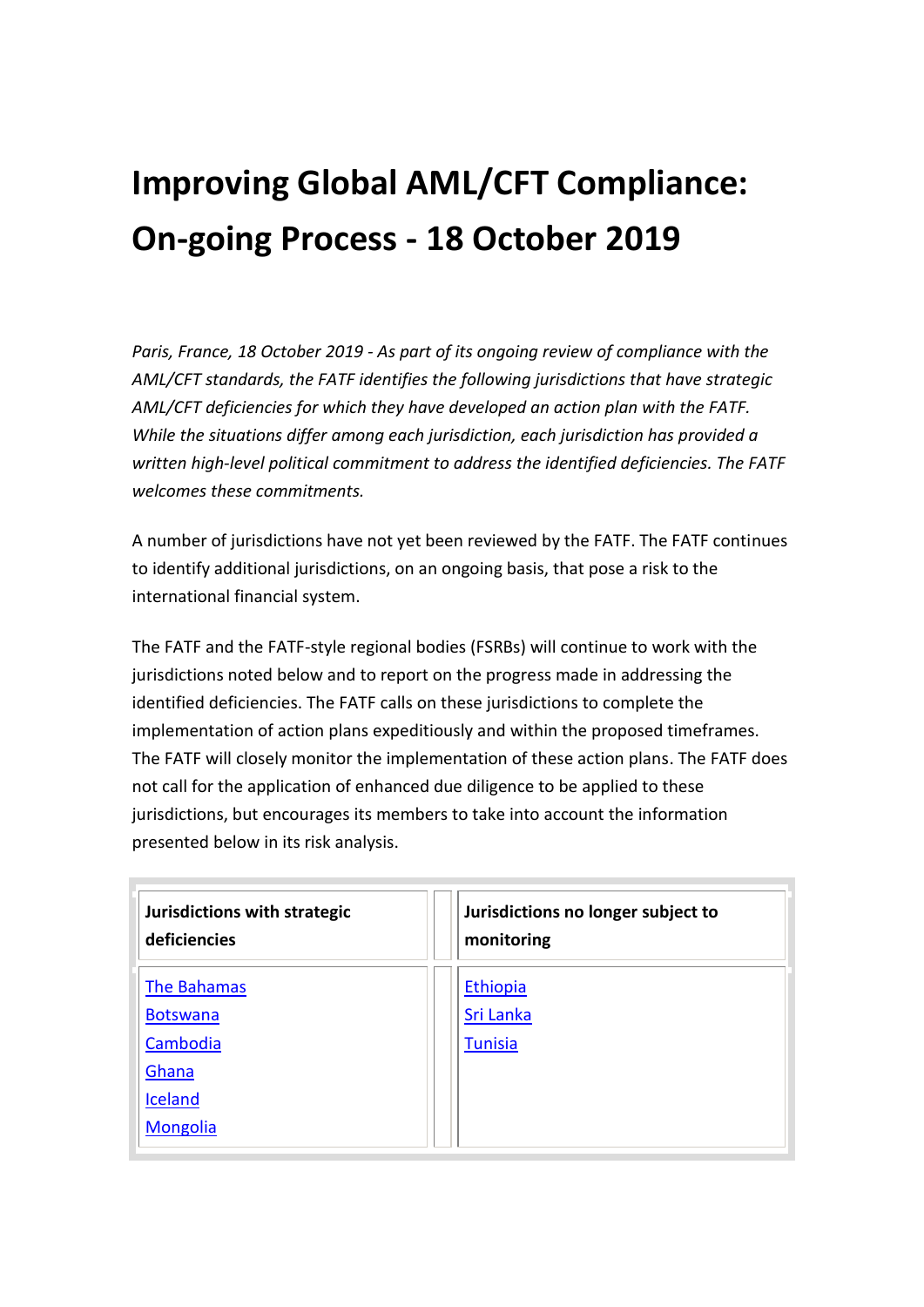| Pakistan                   |  |
|----------------------------|--|
| Panama                     |  |
| Syria                      |  |
| <b>Trinidad and Tobago</b> |  |
| Yemen                      |  |
| Zimbabwe                   |  |

#### **The Bahamas**

Since October 2018, when The Bahamas made a high-level political commitment to work with the FATF and CFATF to strengthen the effectiveness of its AML/CFT regime and address any related technical deficiencies, The Bahamas has taken steps towards improving its AML/CFT regime. These include instituting a protocol and case management system to further enhance international cooperation; initiating riskbased supervision of non-bank financial institutions; and further implementing the recent Beneficial Ownership Law to ensure the timely access to adequate, accurate, and current basic and beneficial ownership information. The Bahamas should continue to work on implementing its action plan to address its strategic deficiencies, including by: (1) demonstrating that authorities are investigating and prosecuting all types of money laundering, including complex ML cases, stand-alone money laundering, and cases involving proceeds of foreign offences, including foreign tax crimes; and (2) increasing the identification, tracing and freezing or restraining of assets and to present cases linked with foreign offences and stand-alone ML cases.

# **Botswana**

Since October 2018, when Botswana made a high-level political commitment to work with the FATF and ESAAMLG to strengthen the effectiveness of its AML/CFT regime and address any related technical deficiencies, Botswana has taken steps towards improving its AML/CFT regime, including by adopting risk-based AML/CFT supervisory manuals for financial sector supervisors and implementing an electronic STR filing system among FIs and certain types of DNFBPs. Botswana should continue to work on implementing its action plan to address its strategic deficiencies, including by: (1) assessing the risks associated with legal persons, legal arrangements, and NPOs, and developing and implementing a risk-based comprehensive national AML/CFT strategy; (2) developing and implementing risk-based AML/CFT supervisory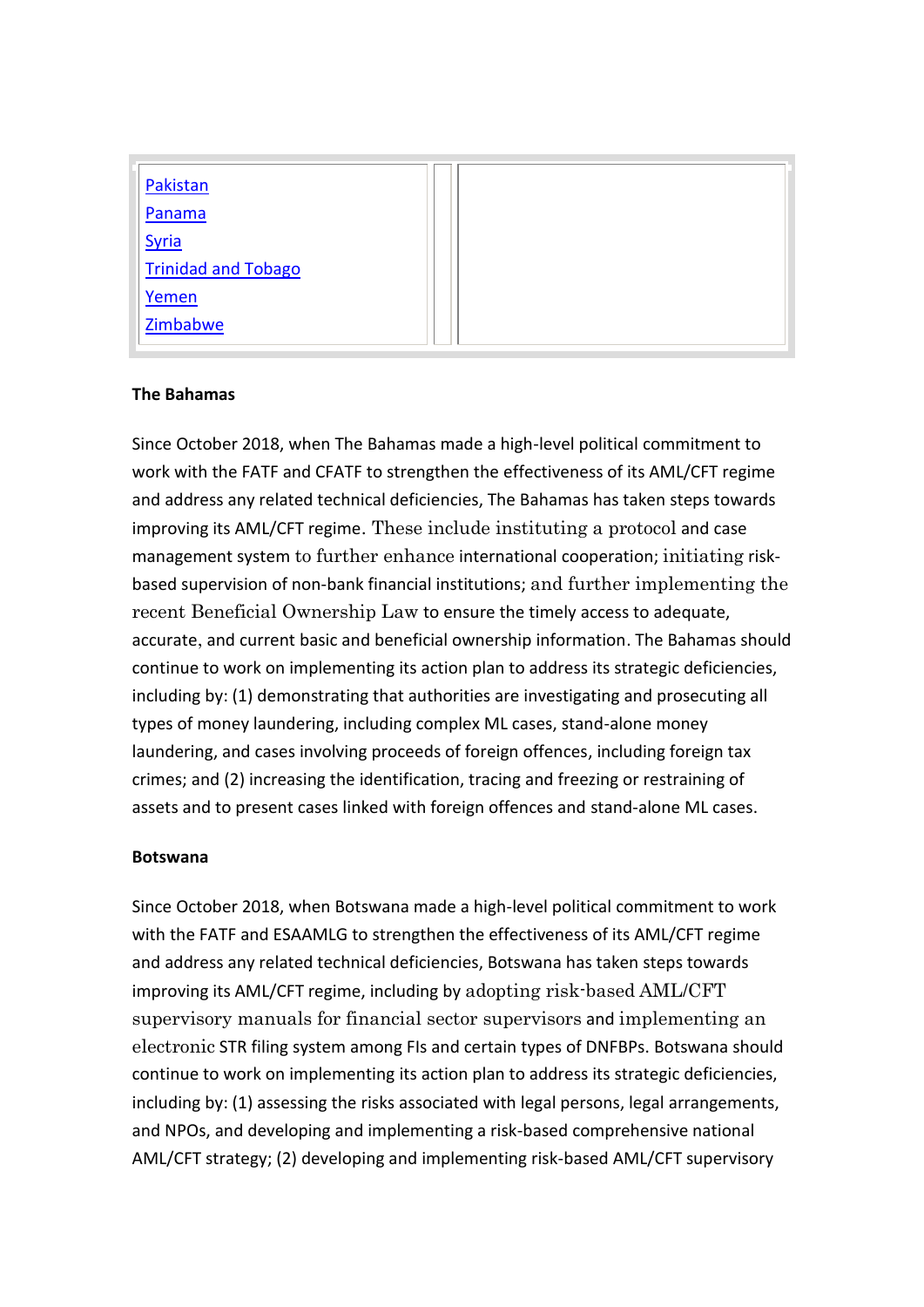manuals; (3) improving its analysis and dissemination of financial intelligence by the FIU, and enhancing the use of financial intelligence among the relevant law enforcement agencies; (4) developing and implementing CFT strategy, and ensuring the TF investigation capacity of the law enforcement agencies; (5) ensuring the implementation without delay of targeted financial sanctions measures related to terrorist financing and proliferation financing, and (6) applying a risk-based approach to monitoring non-profit organisations..

# **Cambodia**

Since February 2019, when Cambodia made a high-level political commitment to work with the FATF and APG to strengthen the effectiveness of its AML/CFT regime and address any related technical deficiencies, Cambodia has taken steps towards improving its AML/CFT regime, including by initiating off-site and on-site supervision of the real estate and casino sectors. Cambodia should continue to work on implementing its action plan to address its strategic deficiencies, including by: (1) providing a broad legal basis for MLA and conducting relevant training to LEAs; (2) implementing risk-based supervision for real estate and casinos; (3) implementing the risk-based supervision to banks, including through prompt, proportionate and dissuasive enforcement actions, as appropriate; (4) amending the AML/CFT Law to address the remaining technical compliance deficiencies; (5) conducting sector-specific outreach to casinos, real-estate and MVTS providers; (6) increasing its FIU resources; enhancing its analysis of STRs; and increasing disseminations to LEAs; (7) increasing domestic coordination and cooperation to enhance ML investigations; (8) demonstrating an increase in ML investigations and prosecutions; and providing targeted proceeds of crime confiscation training to all LEAs; (9) demonstrating an increase in the freezing and confiscation of criminal proceeds, instrumentalities, and property of equivalent value; (10) establishing the legal framework to implement UN sanctions related to PF TFS, demonstrating that implementation is occurring and enhancing the understanding of sanctions evasion.

# **Ghana**

Since October 2018, when Ghana made a high-level political commitment to work with the FATF and GIABA to strengthen the effectiveness of its AML/CFT regime, Ghana has taken steps towards improving its AML/CFT regime, including by conducting a risk assessment on legal persons, and developing a framework for adequate and effective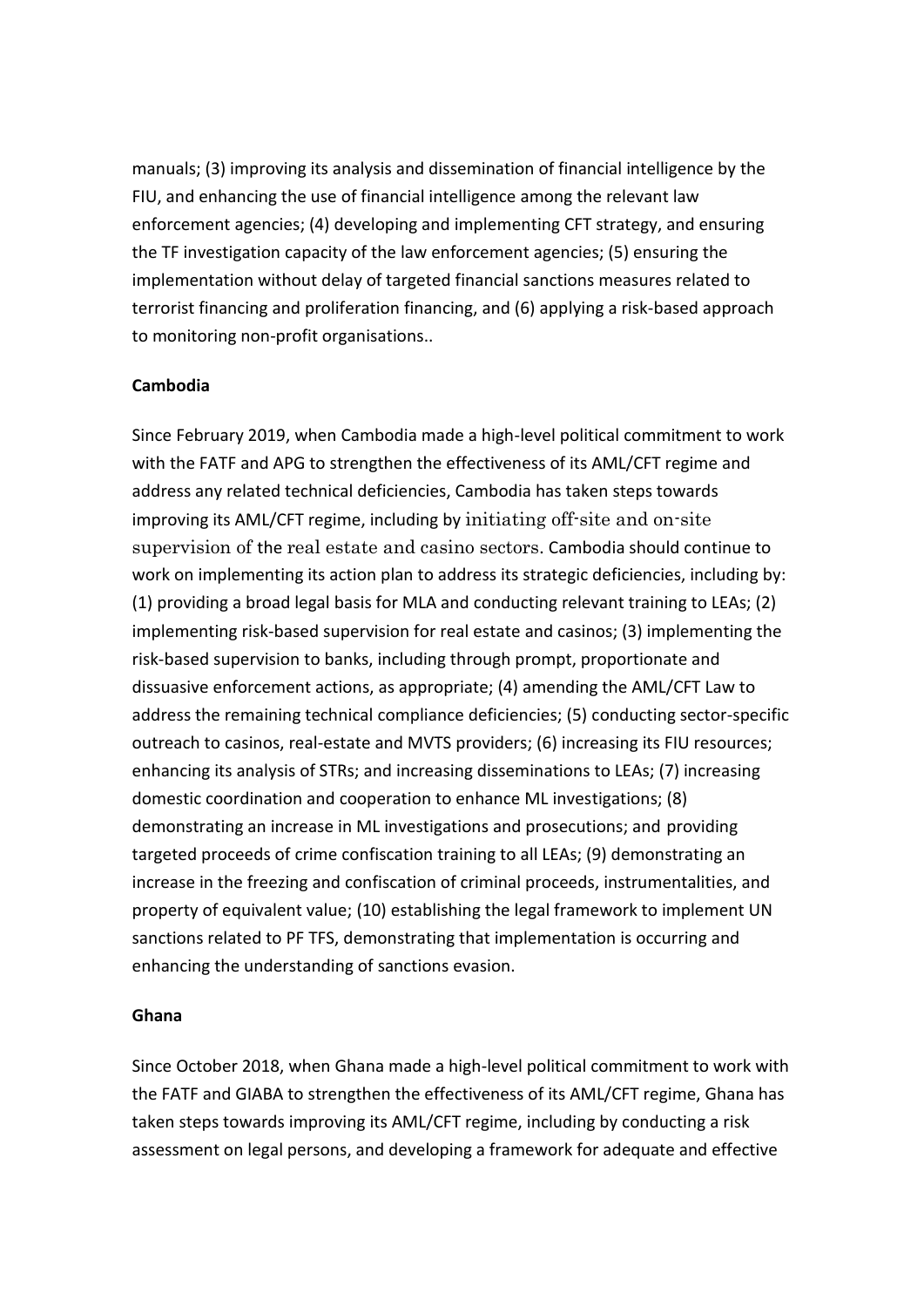investigation and prosecution of TF. Ghana should continue to work on implementing its action plan to address its strategic deficiencies, including by: (1) implementing a comprehensive national AML/CFT Policy based on the risks identified in the NRA, including measures to mitigate ML/TF risks associated with the legal persons; (2) improving risk-based supervision, by enhancing the capacity of the regulators and the awareness of the private sector; (3) ensuring the timely access to adequate, accurate and current basic and beneficial ownership information; (4) ensuring that the FIU is focusing its activities the risks identified in the NRA, and adequately resourced; and (5) applying a risk-based approach for monitoring non-profit organisations.

#### **Iceland**

In October 2019, Iceland made a high-level political commitment to work with the FATF to strengthen the effectiveness of its AML/CFT regime. Since the completion of its MER in 2017, Iceland has made progress on a number of recommended actions to improve technical compliance and effectiveness, including carrying out a second national risk assessment, comprehensive outreach to deepen the understanding of relevant risks across sectors, enhancing risk based supervision in both the financial and DNFBP sector and significantly strengthening the capacities of investigation and law enforcement authorities. Iceland will work to implement its action plan, by: (1) ensuring the access to accurate basic and beneficial ownership information for legal persons by competent authorities in a timely manner; (2) introducing an automated system for STR filing and enhancing the FIU's capacity in its strategic and operational analysis; (3) ensuring implementation of the TFS requirements among FIs and DNFBPs through effective supervision, and enabling effective oversight and monitoring of NPOs with adequate resources and in line with the identified TF risks. FATF noted that Iceland had already pro-actively taken steps to address these issues before the Action Plan's formal adoption by FATF. However, the FATF could not yet fully review these due to their very recent nature.

# **Mongolia**

In October 2019, Mongolia made a high-level political commitment to work with the FATF and APG to strengthen the effectiveness of its AML/CFT regime. Since the completion of its MER in 2017, Mongolia has made progress on a number of its MER recommended actions to improve technical compliance and effectiveness, including by enhancing its ML and TF risk understanding, and introducing a comprehensive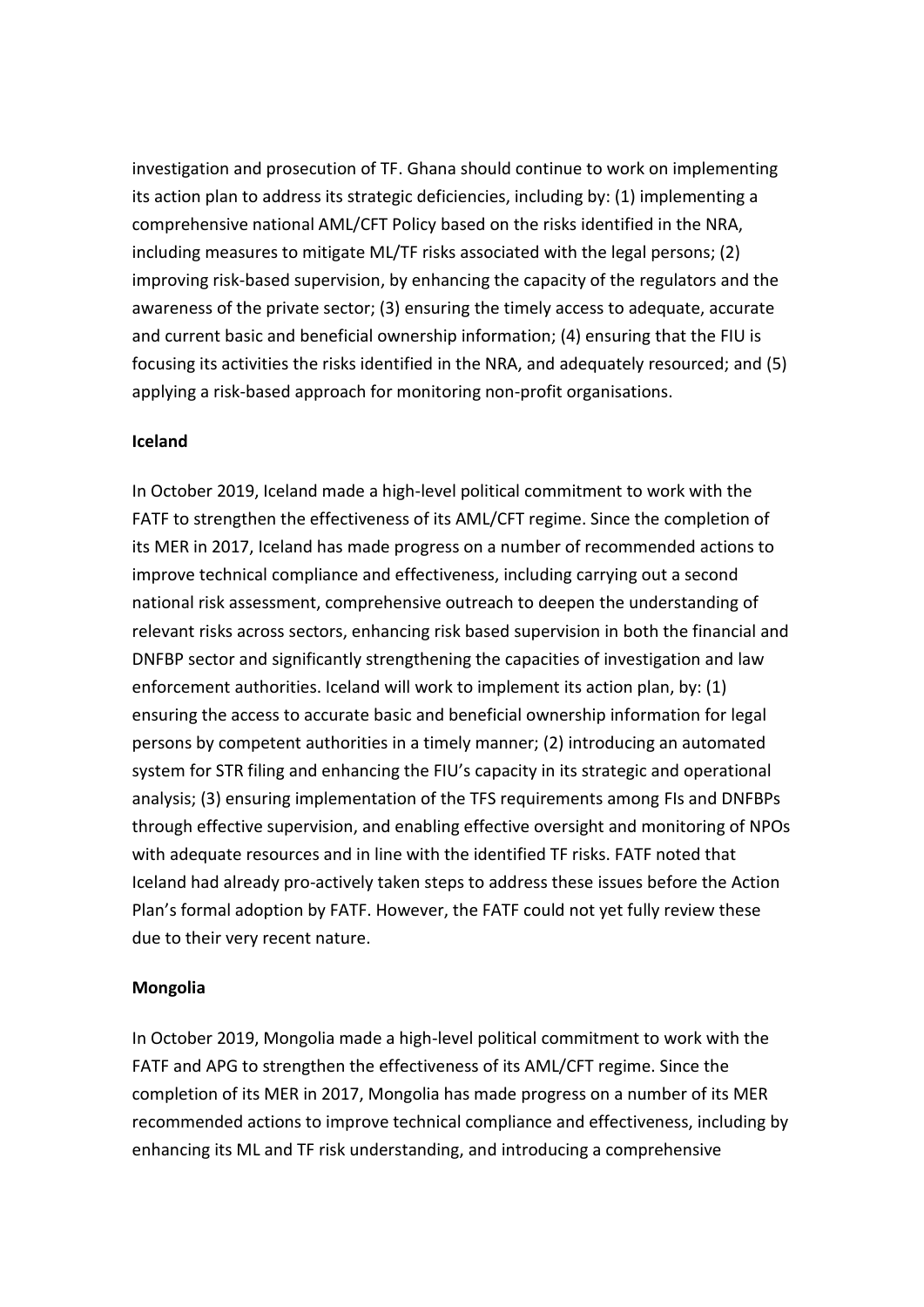institutional framework to give effect to PF TFS obligations, and enhancing its TF TFS legal framework through legislative measures and guidance. Mongolia will work to implement its action plan, including by: (1) improving sectoral ML/TF risk understanding by DNFBP supervisors, applying a risk-based approach to supervision and applying proportionate and dissuasive sanctions for breaches of AML/CFT obligations; (2) demonstrating increased investigations and prosecutions of different types of ML activity in line with identified risks; (3) demonstrating further seizure and confiscation of falsely/non-declared currency and applying effective, proportionate and dissuasive sanctions; (4) demonstrating cooperation and coordination between authorities to prevent sanctions evasion; and monitoring compliance by FIs and DNFBPs with their PF-related TFS obligations, including the application of proportionate and dissuasive sanctions.

#### **Pakistan**

Since June 2018, when Pakistan made a high-level political commitment to work with the FATF and APG to strengthen its AML/CFT regime and to address its strategic counter-terrorist financing-related deficiencies, Pakistan has made progress towards improving its AML/CFT regime, including the recent development of its ML/TF risk assessment. At the October 2019 plenary, Pakistan reiterated its political commitment to completing its action plan and implementing AML/CFT reforms. Pakistan should continue to work on implementing its action plan to address its strategic deficiencies, including by: (1) adequately demonstrating its proper understanding of the TF risks posed by the terrorist groups, and conducting supervision on a risk-sensitive basis; (2) demonstrating that remedial actions and sanctions are applied in cases of AML/CFT violations, and that these actions have an effect on AML/CFT compliance by financial institutions; (3) demonstrating that competent authorities are cooperating and taking action to identify and take enforcement action against illegal money or value transfer services (MVTS); (4) demonstrating that authorities are identifying cash couriers and enforcing controls on illicit movement of currency; (5) improving inter-agency coordination including between provincial and federal authorities on combating TF risks; (6) demonstrating that law enforcement agencies (LEAs) are identifying and investigating the widest range of TF activity and that TF investigations and prosecutions target designated persons and entities, and those acting on behalf or at the direction of the designated persons or entities; (7) demonstrating that TF prosecutions result in effective, proportionate and dissuasive sanctions and enhancing the capacity and support for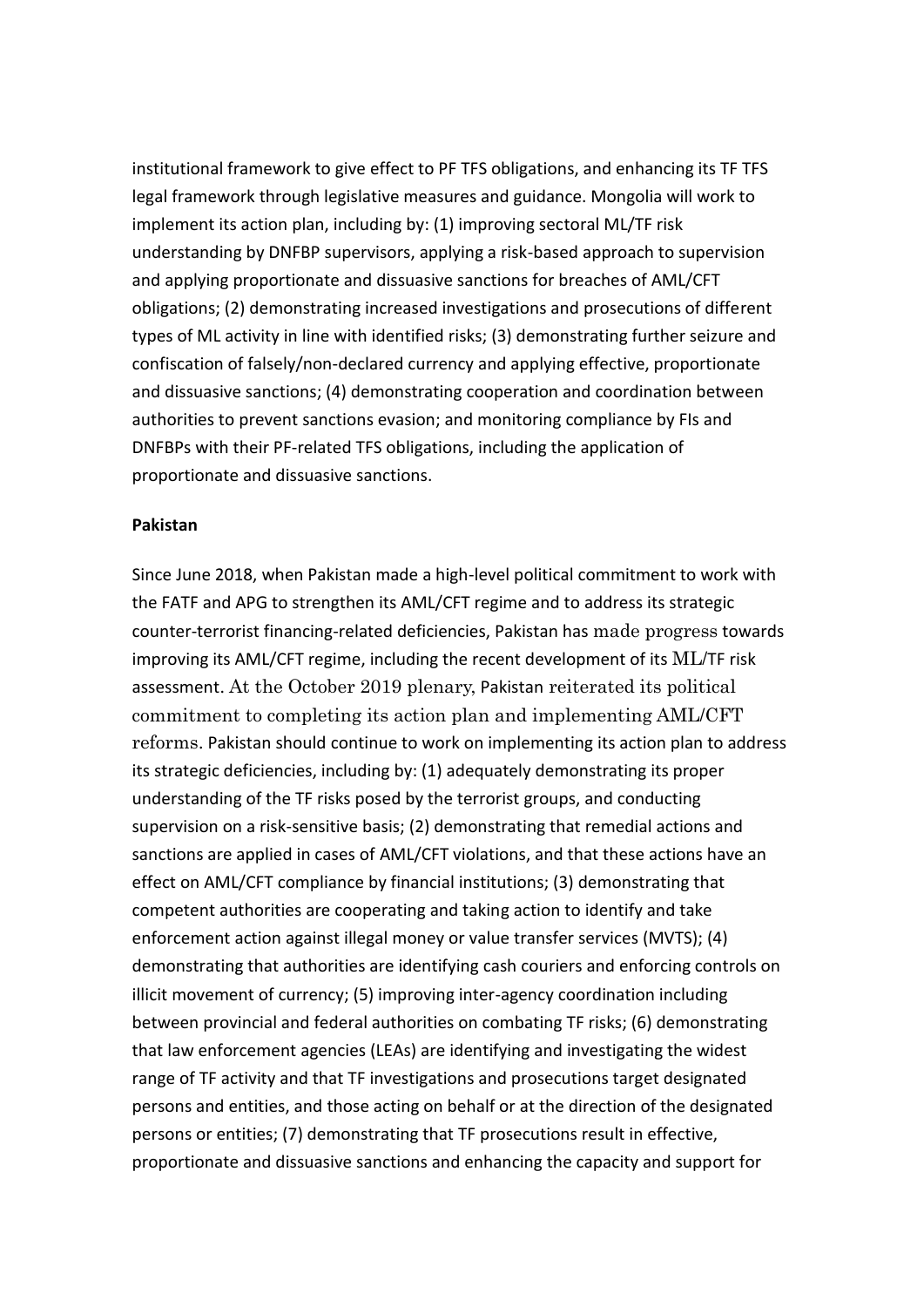prosecutors and the judiciary; and (8) demonstrating effective implementation of targeted financial sanctions (supported by a comprehensive legal obligation) against all 1267 and 1373 designated terrorists and those acting for or on their behalf, including preventing the raising and moving of funds, identifying and freezing assets (movable and immovable), and prohibiting access to funds and financial services; (9) demonstrating enforcement against TFS violations including administrative and criminal penalties and provincial and federal authorities cooperating on enforcement cases; (10) demonstrating that facilities and services owned or controlled by designated person are deprived of their resources and the usage of the resources.

All deadlines in the action plan have now expired. While noting recent improvements, the FATF again expresses serious concerns with the overall lack of progress by Pakistan to address its TF risks, including remaining deficiencies in demonstrating a sufficient understanding of Pakistan's transnational TF risks, and more broadly, Pakistan's failure to complete its action plan in line with the agreed timelines and in light of the TF risks emanating from the jurisdiction. To date, Pakistan has only largely addressed five of 27 action items, with varying levels of progress made on the rest of the action plan. The FATF strongly urges Pakistan to swiftly complete its full action plan by February 2020. Otherwise, should significant and sustainable progress not be made across the full range of its action plan by the next Plenary, the FATF will take action, which could include the FATF calling on its members and urging all jurisdictions to advise their FIs to give special attention to business relations and transactions with Pakistan.

#### **Panama**

Since June 2019, when Panama made a high-level political commitment to work with the FATF and GAFILAT to strengthen the effectiveness of its AML/CFT regime, Panama has taken initial steps towards improving its AML/CFT regime, including by drafting sectoral risk assessments for the corporate and DNFBP sectors and free trade zones. Panama should continue to work on implementing its action plan to address its strategic deficiencies, including by: (1) strengthening its understanding of the national and sectoral ML/TF risk and informing findings to its national policies to mitigated the identified risks; (2) proactively taking action to identify unlicensed money remitters, applying a risk-based approach to supervision of the DNFBP sector and ensuring effective, proportionate, and dissuasive sanctions again AML/CFT violations; (3); ensuring adequate verification and update of beneficial ownership information by obliged entities, establishing an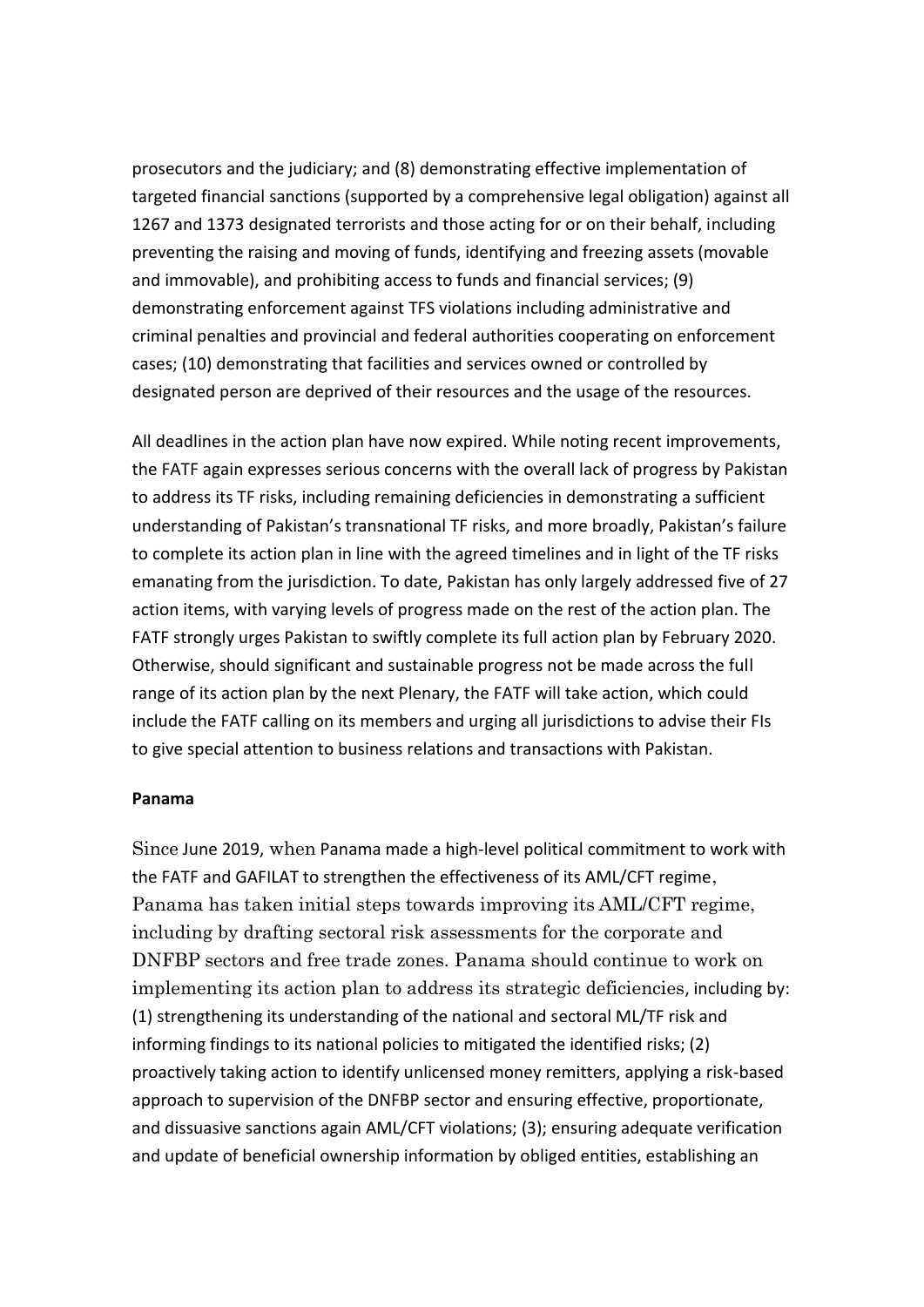effective mechanisms to monitor the activities of offshore entities, assessing the existing risks of misuse of legal persons and arrangements to define and implement specific measures to prevent the misuse of nominee shareholders and directors, and ensuring timely access to adequate and accurate beneficial ownership information; and (4) ensuring effective use of FIU products for ML investigations, demonstrating its ability to investigate and prosecute ML involving foreign tax crimes and to provide constructive and timely international cooperation with such offence, and continuing to focus on ML investigations in relation to high-risk areas identified in the NRA and MER.

#### **Syria**

Since February 2010, when Syria made a high-level political commitment to work with the FATF and MENAFATF to address its strategic AML/CFT deficiencies, Syria has made progress to improve its AML/CFT regime. In June 2014, the FATF determined that Syria had substantially addressed its action plan at a technical level, including by criminalising terrorist financing and establishing procedures for freezing terrorist assets. While the FATF determined that Syria has completed its agreed action plan, due to the security situation, the FATF has been unable to conduct an on-site visit to confirm whether the process of implementing the required reforms and actions has begun and is being sustained. The FATF will continue to monitor the situation, and will conduct an on-site visit at the earliest possible date.

#### **Trinidad and Tobago**

In November 2017, Trinidad and Tobago made a high-level political commitment to work with the FATF and CFATF to strengthen the effectiveness of its AML/CFT regime and address any related technical deficiencies. The FATF has made the initial determination that Trinidad and Tobago has substantially completed its action plan and warrants an on-site assessment to verify that the implementation of Trinidad and Tobago's AML/CFT reforms has begun and is being sustained, and that the necessary political commitment remains in place to sustain implementation in the future. Specifically, Trinidad and Tobago has made the following key reforms: (1) adopting and implementing the relevant measures to enhance international cooperation; (2) addressing measures for transparency and beneficial ownership; (3) completing the legislative efforts to enhance the processing of ML charges before the courts; (4) taking measures to enhance tracing and confiscation of criminal assets; (5) enforcing TF measures and adopting appropriate measures for NPOs; (6) enacting the necessary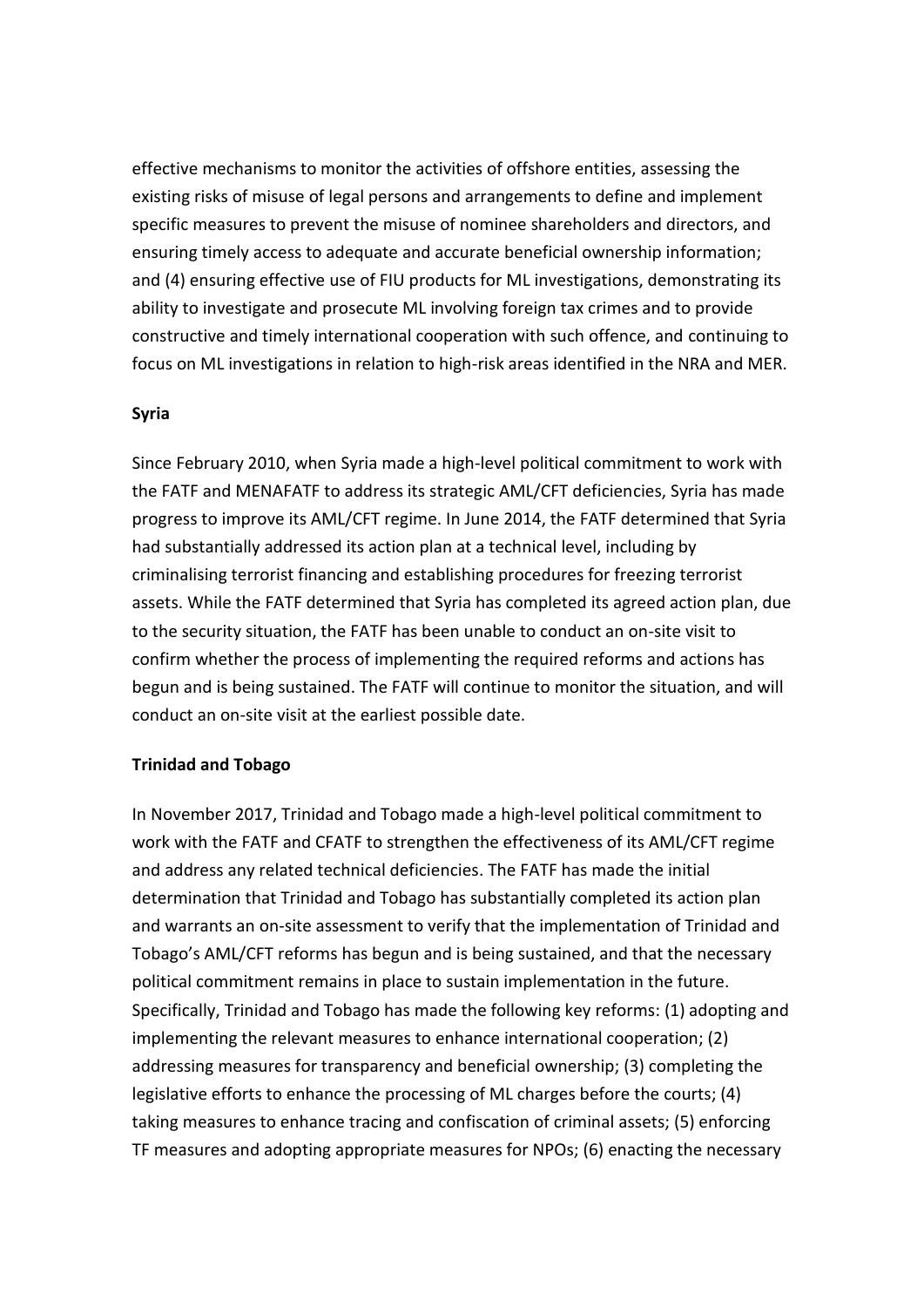amendments related to targeted financial sanctions; and (7) developing, adopting, and implementing the necessary framework to counter proliferation financing.

#### **Yemen**

Since February 2010, when Yemen made a high-level political commitment to work with the FATF and MENAFATF to address its strategic AML/CFT deficiencies, Yemen has made progress to improve its AML/CFT regime. In June 2014, the FATF determined that Yemen had substantially addressed its action plan at a technical level, including by: (1) adequately criminalising money laundering and terrorist financing; (2) establishing procedures to identify and freeze terrorist assets; (3) improving its customer due diligence and suspicious transaction reporting requirements; (4) issuing guidance; (5) developing the monitoring and supervisory capacity of the financial sector supervisory authorities and the financial intelligence unit; and (6) establishing a fully operational and effectively functioning financial intelligence unit. While the FATF determined that Yemen has completed its agreed action plan, due to the security situation, the FATF has been unable to conduct an on-site visit to confirm whether the process of implementing the required reforms and actions has begun and is being sustained. The FATF will continue to monitor the situation, and conduct an on-site visit at the earliest possible date.

#### **Zimbabwe**

In October 2019, Zimbabwe made a high-level political commitment to work with the FATF and ESAAMLG to strengthen the effectiveness of its AML/CFT regime. Since the completion of its MER in 2016, Zimbabwe has made progress on a number of its MER recommended actions to improve technical compliance and effectiveness, including establishing a national coordination and cooperation structure on AML/CFT issues, amending the AML/CFT legal framework to apply a risk-based approach to supervision of FIs and DNFBPs, widening the scope of disseminating financial intelligence, and establishing an asset forfeiture unit within the National Prosecuting Authority. Zimbabwe will work to implement its action plan, including by: (1) improving understanding of the key ML/TF risks among the relevant stakeholders and implementing the national AML/CFT policy base on the identified risks; (2) implementing risk-based supervision for FIs and DNFBPs including through capacity building among the supervisory authority; (3) ensuring development of adequate risk mitigation measures among FIs and DNFBPs, including by applying proportionate and